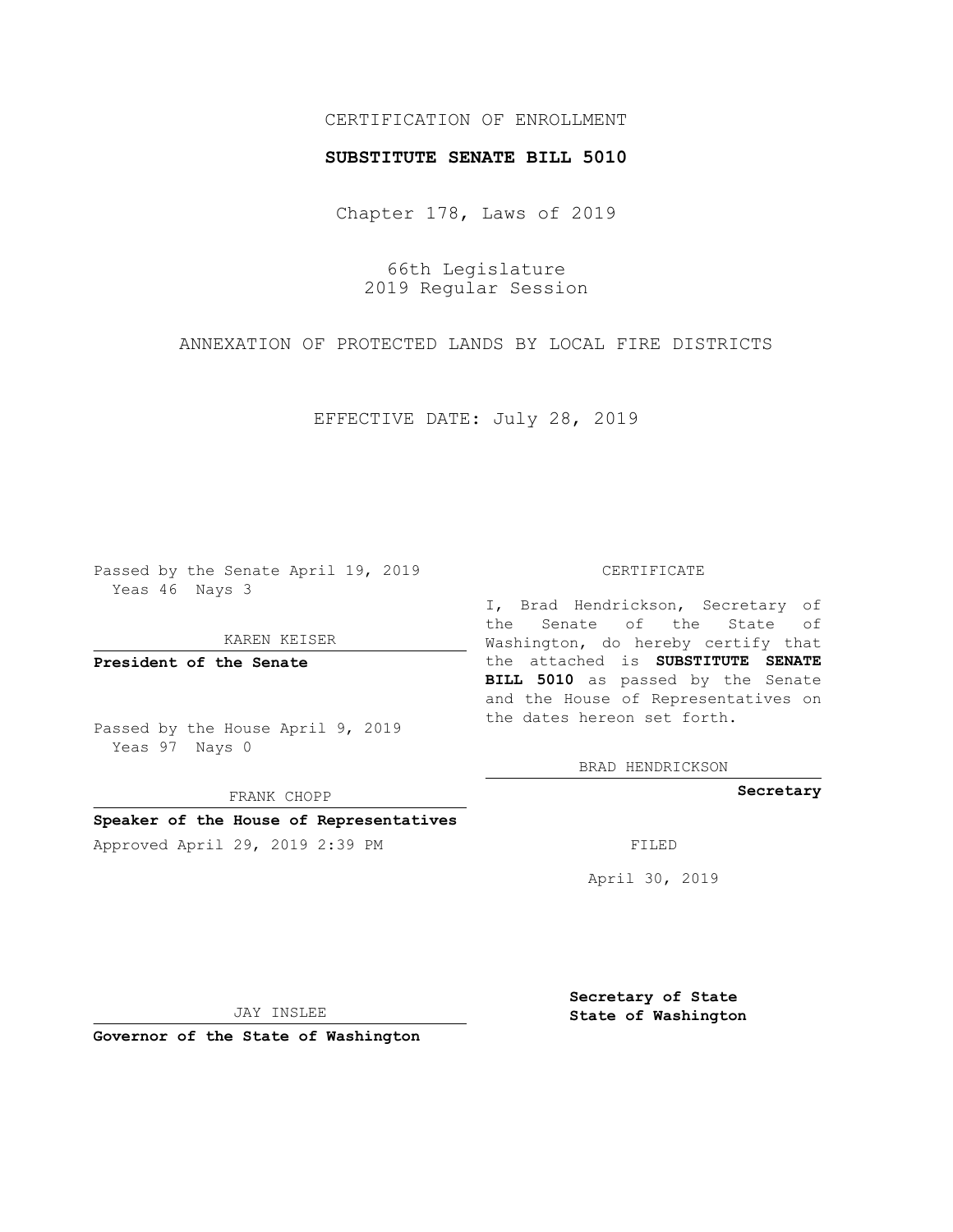## **SUBSTITUTE SENATE BILL 5010**

AS AMENDED BY THE HOUSE

Passed Legislature - 2019 Regular Session

# **State of Washington 66th Legislature 2019 Regular Session**

**By** Senate Local Government (originally sponsored by Senators Rolfes, Van De Wege, and Ranker)

READ FIRST TIME 01/25/19.

 AN ACT Relating to protected lands not being assessed local fire 2 district levies; and creating a new section.

BE IT ENACTED BY THE LEGISLATURE OF THE STATE OF WASHINGTON:

 NEW SECTION. **Sec. 1.** (1) On September 13, 2017, the joint legislative audit and review committee distributed the 17-06 final report: Fees assessed for forest fire protection. The report identified more than twenty thousand parcels of land that do not pay the forest fire protection assessment or a local fire district levy but are likely still protected by the department of natural resources or a local fire district.

 The legislature finds that fire protection services at the state and local level are vital to the preservation of public and personal property throughout the state. The legislature further finds that fire protection resources are very limited in carrying out the substantial duties that fire protection services are asked to perform. Therefore, properties that benefit from fire protection should be required to contribute to the operation and maintenance of 18 such essential services.

 (2)(a) A local fire district may propose to annex any parcel or parcels having all boundaries of the property wholly within the external boundary of the requesting local fire district if such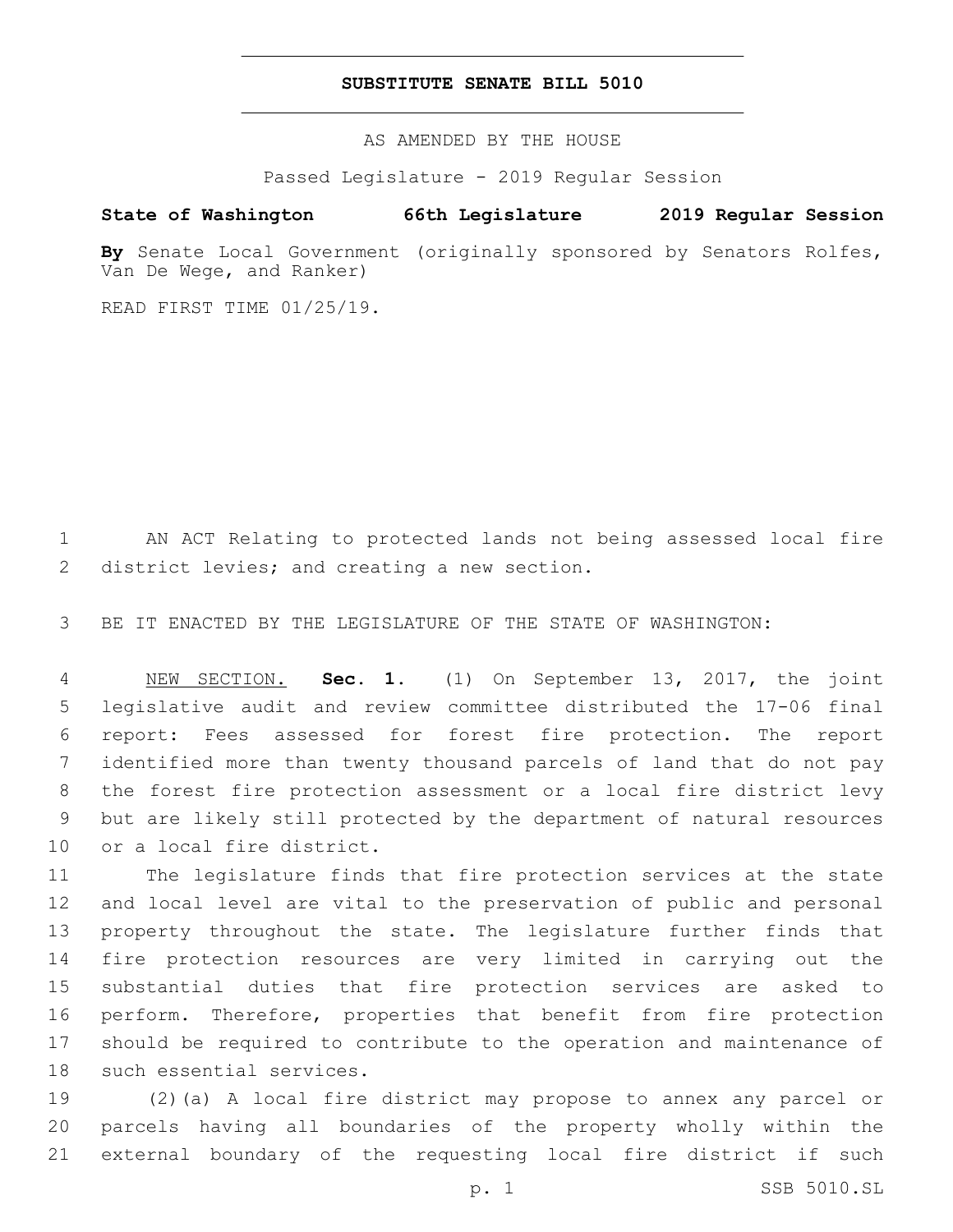parcel or parcels are not presently being assessed a local fire 2 district levy.

 (b) Prior to annexing a parcel or parcels under this section the 4 local fire district must:

 (i) Verify with the county assessor that the parcel or parcels have all boundaries of the property wholly within the external boundary of the requesting local fire district and are not presently 8 assessed a local fire district levy;

 (ii) Notify the owner of record of each parcel in writing no less than sixty days prior to conducting a public hearing that the local 11 fire district is seeking to annex the parcel; and

 (iii) Hold at least one public hearing on the proposed 13 annexation.

 (3) Following the hearing, the local fire district must determine by resolution whether any parcel will be annexed. After adoption of the resolution, the local fire district must send a copy to the county legislative authority, the county assessor, and the owner of record of any parcel proposed to be annexed. The resolution must include a list of all parcels proposed to be annexed.

 (4) Within thirty days of notification of the resolution, the owner of record of a parcel proposed to be annexed may appeal the proposed annexation to the county legislative authority. Issues raised under appeal may include compliance with the process established under this section, whether the parcel is presently being assessed a local fire district levy, whether the levied amount is consistent with local fire district levy amounts, whether the local fire district actually has the resources to provide the parcel or parcels with timely service. The county legislative authority may address multiple appeals at the same hearing. The decision of the county legislative authority or its designee is not appealable.

 (5) If the proposed annexation is upheld or no appeal is made within thirty days of notification of the resolution, the county legislative authority must approve the proposed annexation of any parcel or parcels of land submitted under subsection (3) of this section into the local fire district. The order must include a description of the property to be annexed and the effective date of the annexation. The order is not subject to referendum.

 (6) A notice of intention must be filed with the boundary review board created under RCW 36.93.030. However, the jurisdiction of the